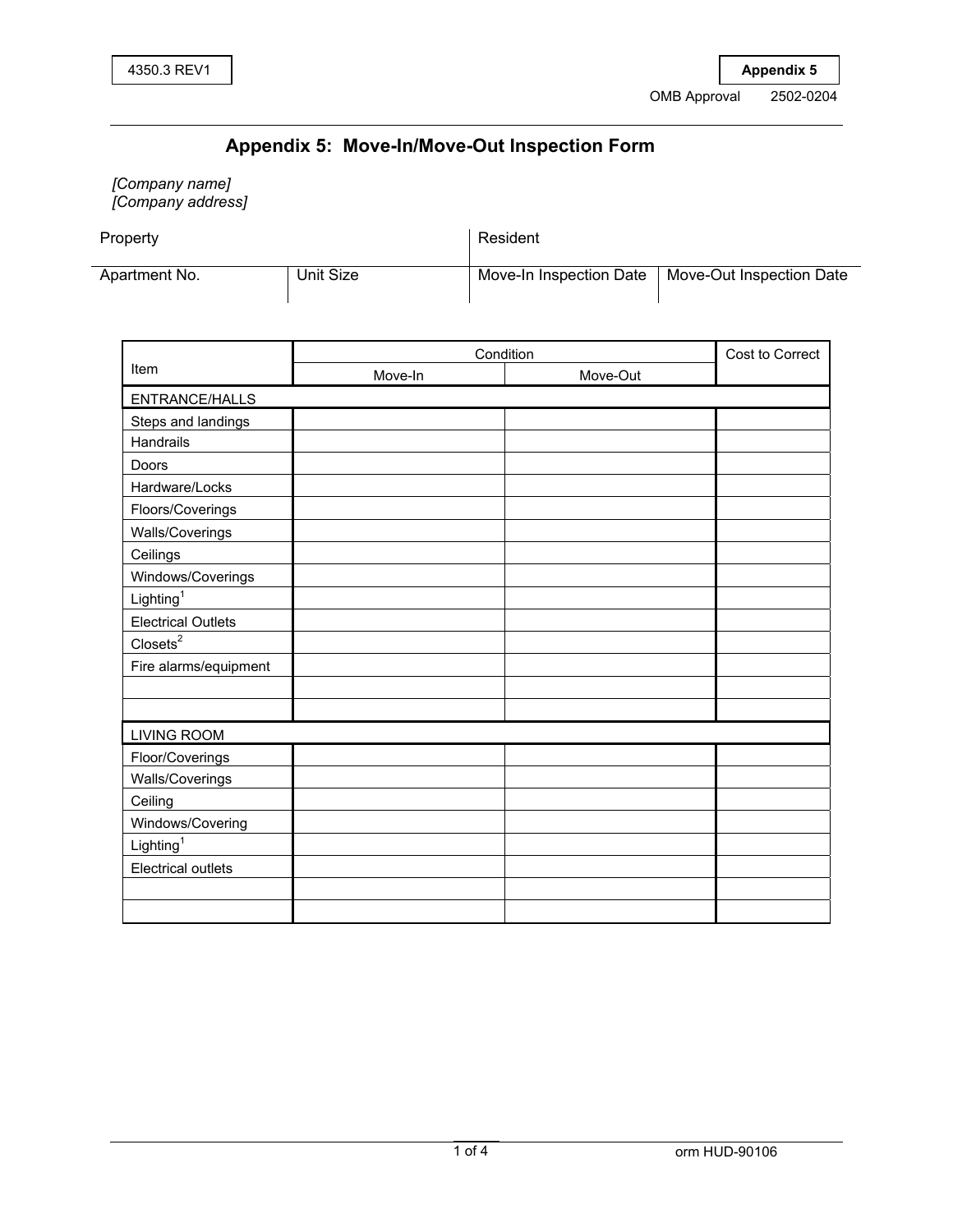| Item                                      | Condition |          | Cost to Correct |
|-------------------------------------------|-----------|----------|-----------------|
|                                           | Move-In   | Move-Out |                 |
| <b>DINING ROOM</b>                        |           |          |                 |
| Floor/Coverings                           |           |          |                 |
| Walls/Coverings                           |           |          |                 |
| Ceiling                                   |           |          |                 |
| Windows/Coverings                         |           |          |                 |
| Lighting <sup>1</sup>                     |           |          |                 |
| <b>Electrical outlets</b>                 |           |          |                 |
|                                           |           |          |                 |
|                                           |           |          |                 |
| <b>KITCHEN</b>                            |           |          |                 |
| Range                                     |           |          |                 |
| Refrigerator                              |           |          |                 |
| Sink/Features <sup>3</sup>                |           |          |                 |
| Floor/Coverings                           |           |          |                 |
| Walls/Coverings                           |           |          |                 |
| Ceiling                                   |           |          |                 |
| Windows/Coverings                         |           |          |                 |
| Lighting <sup>1</sup>                     |           |          |                 |
| <b>Electrical outlets</b>                 |           |          |                 |
| Cabinets                                  |           |          |                 |
| Closets/Pantry <sup>2</sup>               |           |          |                 |
| Exhaust fan                               |           |          |                 |
| Fire alarms/equipment                     |           |          |                 |
|                                           |           |          |                 |
|                                           |           |          |                 |
| <b>BEDROOM(S)</b>                         |           |          |                 |
| Doors and locks                           |           |          |                 |
| Floor/Coverings                           |           |          |                 |
| Walls/Coverings                           |           |          |                 |
| Ceiling                                   |           |          |                 |
| Windows/Covering                          |           |          |                 |
| $\frac{\text{Closets}^2}{\text{Closets}}$ |           |          |                 |
| Lighting <sup>1</sup>                     |           |          |                 |
| Electrical outlets                        |           |          |                 |
|                                           |           |          |                 |
|                                           |           |          |                 |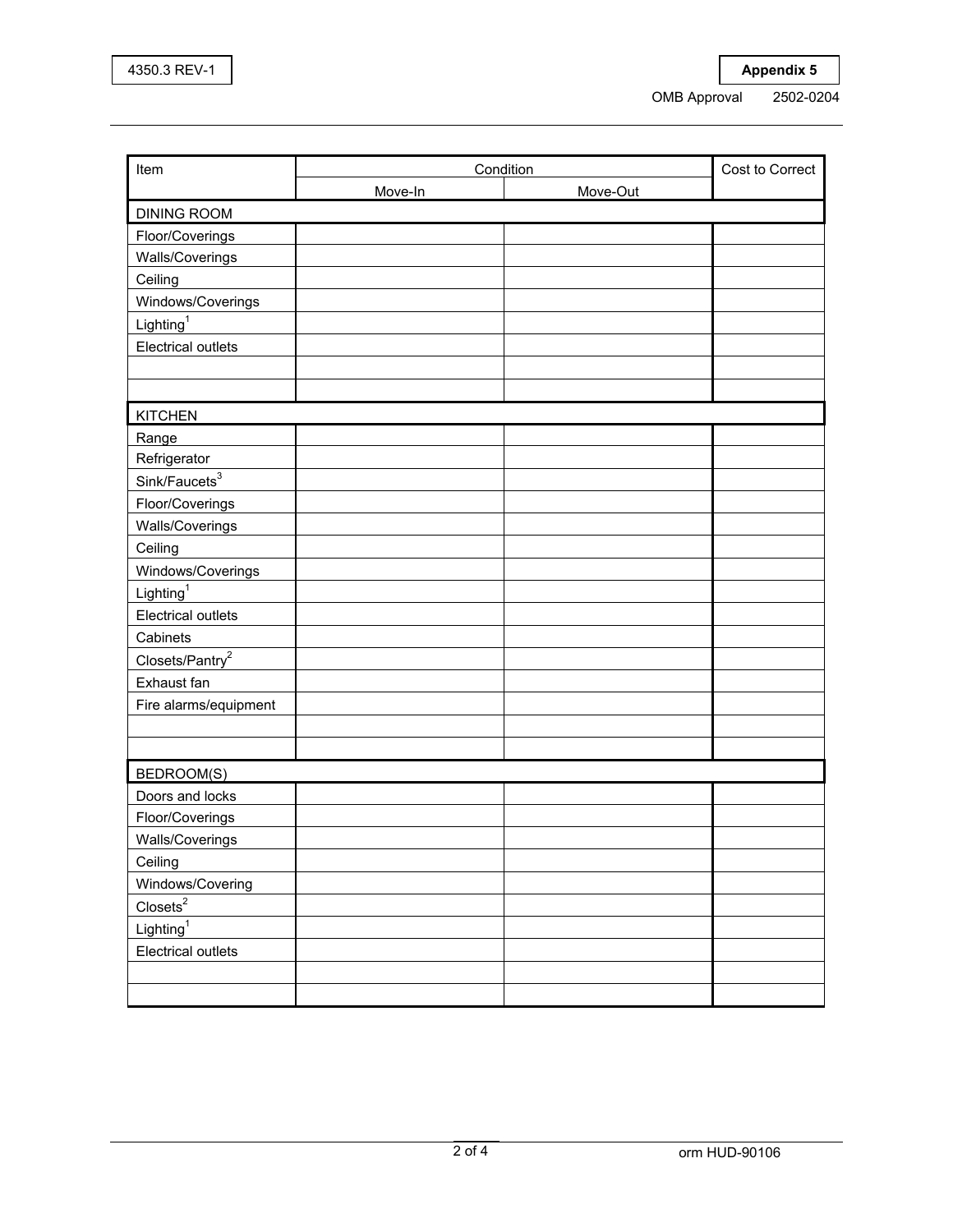|                                                                                            | Condition |          | Cost to Correct |
|--------------------------------------------------------------------------------------------|-----------|----------|-----------------|
| Item                                                                                       | Move-In   | Move-Out |                 |
| BATHROOM(S)                                                                                |           |          |                 |
| Sink/Faucets <sup>3</sup>                                                                  |           |          |                 |
| Shower/Tub <sup>3</sup>                                                                    |           |          |                 |
| Curtain rack/Door                                                                          |           |          |                 |
| Towel rack                                                                                 |           |          |                 |
| Toilet                                                                                     |           |          |                 |
| Doors/Locks                                                                                |           |          |                 |
| Floor/Coverings                                                                            |           |          |                 |
| Walls/Coverings                                                                            |           |          |                 |
| Ceiling                                                                                    |           |          |                 |
| Windows/Coverings                                                                          |           |          |                 |
| $\text{Closes}^2$                                                                          |           |          |                 |
| Cabinets                                                                                   |           |          |                 |
| Exhaust fan                                                                                |           |          |                 |
| Lighting <sup>1</sup>                                                                      |           |          |                 |
| <b>Electrical outlets</b>                                                                  |           |          |                 |
|                                                                                            |           |          |                 |
|                                                                                            |           |          |                 |
| OTHER EQUIPMENT                                                                            |           |          |                 |
| <b>Heating Equipment</b>                                                                   |           |          |                 |
| Air-conditioning unit(s)                                                                   |           |          |                 |
| Hot-water heater                                                                           |           |          |                 |
| Smoke/Fire alarms                                                                          |           |          |                 |
| Thermostat                                                                                 |           |          |                 |
| Door bell                                                                                  |           |          |                 |
|                                                                                            |           |          |                 |
|                                                                                            |           |          |                 |
| <b>TOTAL</b>                                                                               |           |          |                 |
| 1. Fixtures, Bulbs, Switches, and Timers<br>2. Floor/Walls/Ceiling, Shelves/Rods, Lighting |           |          |                 |

3. Water pressure and Hot water